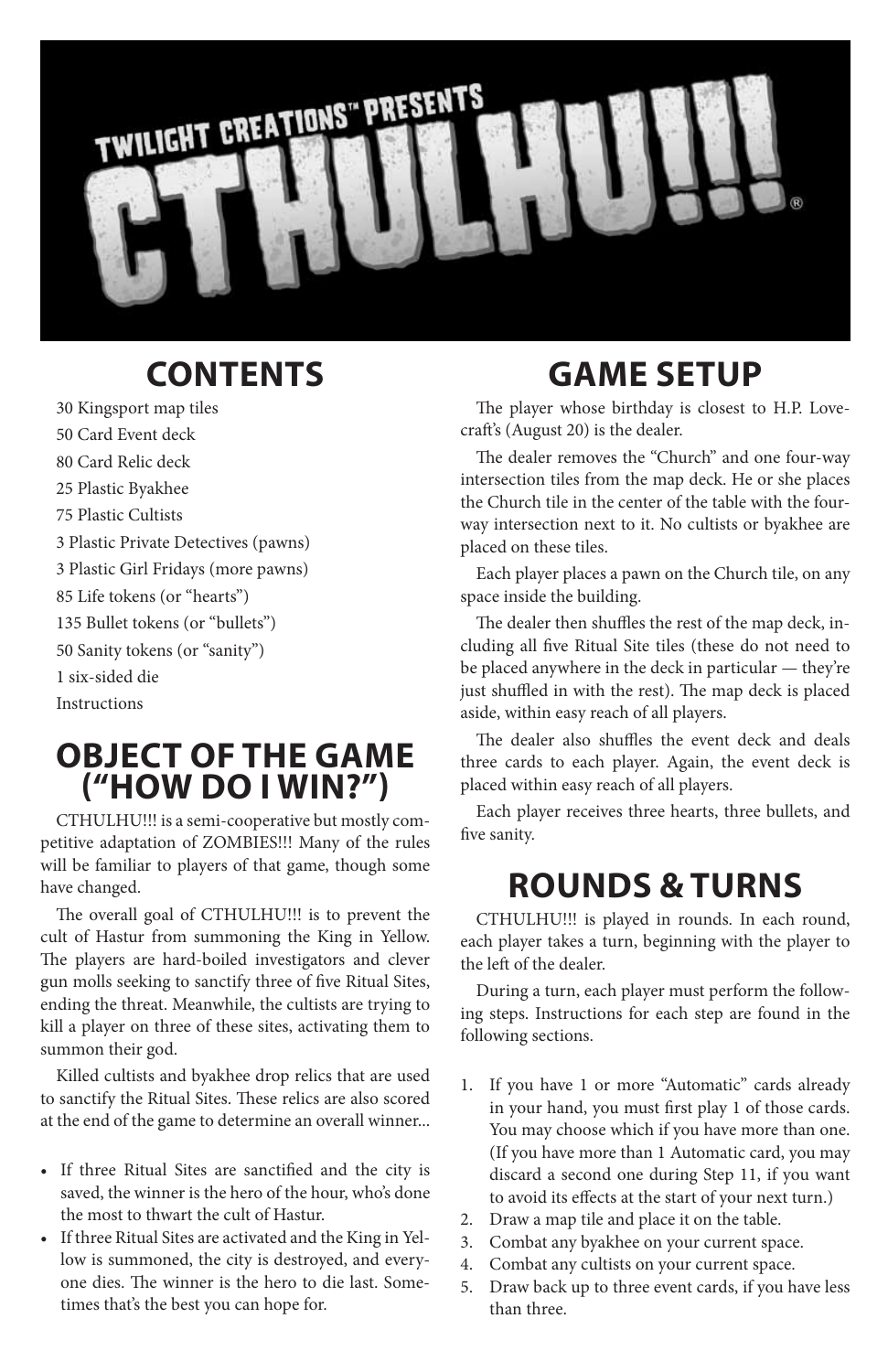- 6. Make a movement roll (roll one die).
- 7. Add your current health to the movement roll and move up to that number of spaces. You must stop and roll for combat if you land on a space occupied by a byakhee or cultist. You may continue your movement after defeating an enemy, up to your movement total.
- 8. After moving, roll a six-sided die. You must move that number of cultists, two spaces each, if you can. Cultists may move in any direction of your choice, though they may not move diagonally. Cultists may move out of and into squares containing byakhee.
- 9. After moving cultists, move each byakhee from its current tile to any space on any adjacent tile. There may only be one byakhee per square. If a cultist is also present on a byakhee's space when it moves, the cultist goes with it (the cultist rides the byakhee). When a byakhee and cultist move together, they cannot move to a space already occupied by another byakhee OR another cultist (the space must be empty of enemies, though it may contain one or more players).
- 10. If any Ritual Site is empty of enemies, place 1 cultist or byakhee on any square on that tile.
- 11. At the end of your turn, you may discard 1 event card from your hand. This may be an "Automatic" card (if you want to avoid its effect at the start of your next turn).

Play then proceeds clockwise, with the next player to the left taking a turn.

# **Placing Map Tiles**

Your drawn map tile may be rotated in any direction and must be placed against one or more tiles that have already been placed.

All streets on all connecting tiles must line up (i.e. you cannot place a map tile so that a street leads into the side of a building).

Dirt streets may line up with paved streets.

Additionally, a tile may not be placed that closes off the last open street, unless it is the last tile in the map tile deck.

If you draw a tile that cannot be placed, discard it and draw a new tile. If the map tile deck is empty, reshuffle the remaining tiles and draw again. If none of the remaining tiles can be placed, skip this step and continue your turn as normal.

When there are no tiles left in the map tile deck, skip this step and continue your turn as normal.

**NOTE:** Because Ritual Sites are claimed (removed from the board) when they're sanctified, it is possible for new streets to open up as the game continues.

### **New Tiles and Starting Enemies**

Enemies are placed on all new tiles, and tokens are sometimes placed as well.

- • If the tile is a "Ritual Site," cultists are placed in each square save one. A byakhee is placed in the last square *(for more information, see "Ritual Sites").*
- If the tile is any other "named building" (e.g. the "Pharmacy" or "Burial Hill"), place one cultist in each interior square (each square inside the building). Then place one bullet or one heart (your choice) in each interior square. For this purpose, "Burial Hill" is a named building.
- • If the tile has no named building, place one byakhee on the center square (in the street).

# **Combat**

Anytime you begin your turn on the same space as a cultist or byakhee, or you land on a space occupied by a cultist or byakhee during movement, combat ensues.

When on a space with a byakhee and a cultist, you must fight the byakhee first.

If a player has access to two or more weapons, only one weapon may be used for each combat roll.

### **Byakhee Combat**

- • **Sanity Check:** Each time you fight a byakhee (once per combat, not once per combat roll), roll a sixsided die. With a result of 1 or 2, you lose 1 sanity.
- • After the Sanity Check, combat is resolved by rolling a six-sided die. **If you roll a five or six, you kill the byakhee.** It is removed from the board **and you draw 2 relic cards**. If you roll a one, two, three, or four, you must either forfeit a heart or spend enough bullets to raise the roll high enough to kill the byakhee (each bullet spent raises the roll by 1). For example, if you roll a two you can discard a heart and roll again, or spend three bullets to raise your roll from two to five.
- • Combat continues until you kill the byakhee or run out of hearts. You may not voluntarily leave combat.

### **Cultist Combat**

- • There is no Sanity Check when fighting cultists.
- Combat is resolved by rolling a six-sided die. If you **roll a four, five, or six, you kill the cultist.** It is removed from the board **and you draw 1 relic card**. If you roll a one, two, or three, you must either forfeit a heart or spend enough bullets to raise the roll high enough to kill the cultist (each bullet spent raises the roll by 1). For example, if you roll a two you can discard a heart and roll again, or spend two bullets to raise your roll from two to four.
- • Combat continues until you kill the cultist or run out of hearts. You may not voluntarily leave combat.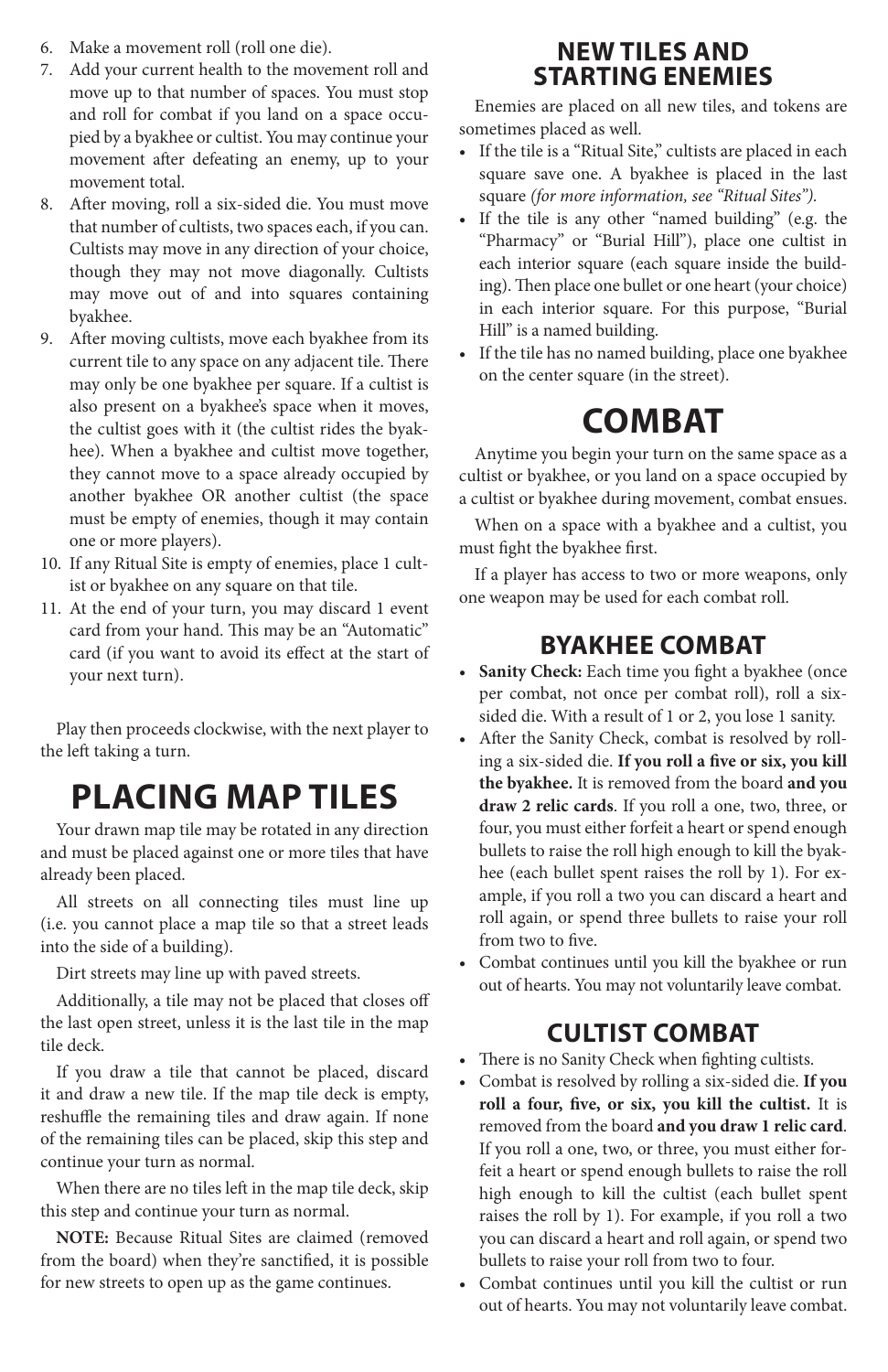#### **Insanity**

When a player runs out of sanity, he or she skips the rest of the current turn except for combat in the current square, moving cultists and byakhee, and optionally discarding a card *(see "Rounds and Turns")*.

At the start of the next turn, the player collects one less sanity than his or her current starting sanity (so, 4 sanity if the player's starting sanity hasn't dropped since the start of the game, 3 sanity if the player's starting sanity has dropped once, and so on).

If a player's starting sanity ever drops below 1 he or she goes permanently insane and is out of the game. The player's relics are discarded and any Ritual Sites he or she has sanctified are removed from the game. That player cannot win the game.

To track your starting sanity, keep all five sanity in front of you. Each time you lose one or more sanity, flip those over. When your starting sanity drops, discard one of the tokens permanently.

#### **Defeat**

When a player runs out of hearts, movement ends and his or her pawn is moved back to the starting tile. The player loses all remaining movement, as well as any weapon cards he or she has in play. The player also discards half the relics he or she has collected (rounded down, player's choice).

The player collects three hearts, three bullets, and one less sanity than his or her current starting sanity (so, 4 sanity if the player's starting sanity hasn't dropped since the start of the game, 3 sanity if the player's starting sanity has dropped once, and so on). Again, if a player's starting sanity ever drops below 1 he or she goes permanently insane and is out of the game.

After defeat and returning to the starting tile, a player continues play as normal (he or she moves cultists and byakhee, has the option to discard a card, and may still play a card if one has not yet been played since the start of the player's turn).

### **Event Cards**

You begin the game with a hand of three event cards, and you draw a new one each turn. You may never have more than three event cards at the end of your turn, and even if you have a legal number of cards you may always discard one event card at the end of each turn. Discarding a card must always be the last thing you do in a turn — it signals the end of your turn, and you may take no additional actions once an event card has been discarded.

Most event cards may be played at any time. You may only play one event card during each round (that is, from the start of one of your turns to the start of your next turn). When an event card is placed in front of you (e.g. when a weapon is played), the card is considered

"in play" and does not count against your hand limit. Using an item does not count as playing a card.

All discarded and spent items, as well as all used event cards, go into the event deck discard pile, and when the draw pile runs out the discard pile is reshuffled.

**Automatic Cards:** Cards that start with the word "Automatic" work differently. When you start a turn with one or more Automatic cards in your hand, you must play one of them before doing anything else. Automatic cards played from your hand do not count as the one card you may play during each turn.

## **Player Movement**

When you move, roll one six-sided die and add your current health. The result is the number of squares you can move. There is no diagonal movement, but players may occupy the same space.

You may choose not to use your entire movement, and may stop at any time. You may only move onto road and named building spaces; all other spaces are off-limits. You may move into or out of named buildings through any squares, whether doors or windows are depicted in those squares or not.

Enemies encountered while moving must be fought before movement continues (unless the Elder Sign card is played, in which case the player may move through enemies but must still make sanity checks when landing in a byakhee-occupied square, as normal).

Moving onto an unoccupied space with a heart or bullet adds that token to the player's collection. Lives and bullets are also collected when a player kills the last enemy on the same square.

### **Cultist & Byakhee Movement**

Each space may contain only 1 cultist and 1 byakhee.

Cultists move after the player and before byakhee. The player rolls a six-sided die and moves that number of cultists two spaces each, if possible. Cultists may move in any direction of your choice, though they may not move diagonally. Cultists may move out of and into squares containing byakhee.

Byakhee move after cultists. The player moves each byakhee from its current tile to any space on any adjacent tile that doesn't already contain a byakhee. If a cultist is also present on a byakhee's space when it moves, the cultist goes with it (the cultist rides the byakhee). When a byakhee and cultist move together, they cannot move to a space already occupied by another byakhee OR another cultist (the space must be empty of enemies, though it may contain one or more players).

Spaces containing a cultist or byakhee may also contain a heart or bullet but, if an enemy moves, any tokens in the enemy's square do not move with it.